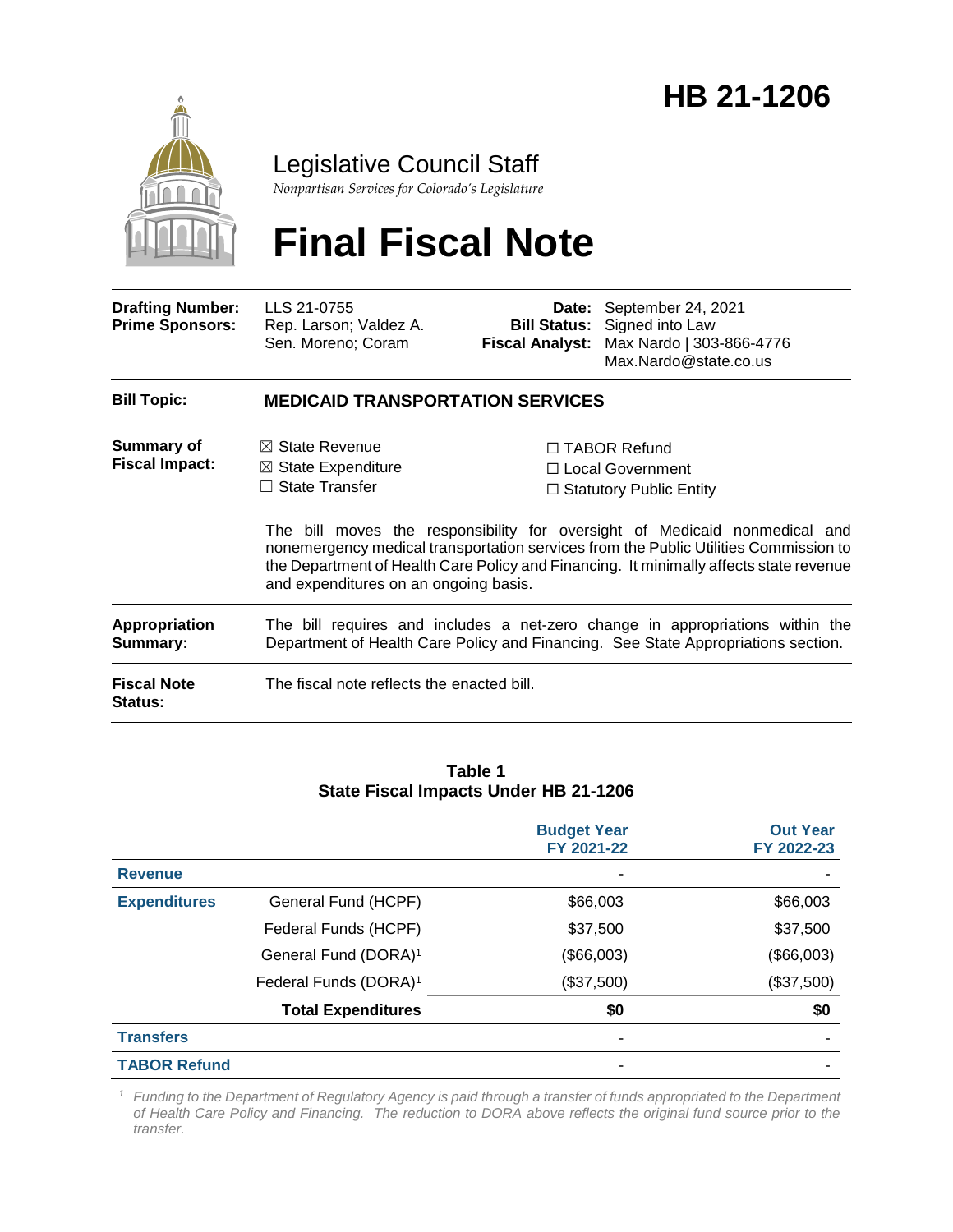Page 2

### September 24, 2021 **HB 21-1206**

#### **Summary of Legislation**

The bill moves the responsibility for oversight of Medicaid nonmedical and nonemergency medical transportation services from the Public Utilities Commission (PUC) in the Department of Regulatory Agencies (DORA) to the Department of Health Care Policy and Financing (HCPF). The bill requires HCPF to collaborate with stakeholders to establish rules for safety, access to services, and driver and vehicle requirements. In addition, the bill exempts transportation providers from verifying compliance with HCPF rules if the provider already complies with safety standards established by another state agency that meet or exceed HCPF's requirements.

#### **Background**

In 2020, HCPF expanded a contract with the vendor IntelliRide to be the single statewide broker for nonemergency medical transportation, which includes oversight and safety responsibilities for providers of these services.

#### **State Revenue**

The bill minimally reduces revenue to the Department of Regulatory Agencies. Transportation service providers currently regulated by the PUC will no longer be required to pay that permit fee. This fee revenue is deposited into the Motor Carriers Cash Fund, and is subject to TABOR.

#### **State Expenditures**

The bill has a net-zero impact on state expenditures. By moving oversight responsibilities from the PUC in the Department of Regulatory Agencies to HCPF, the associated expenditures also move between departments. The fiscal note assumes the amount spent on oversight will remain unchanged. For FY 2021-22, the Long Bill is expected to include \$103,503 (\$66,003 General Fund and \$37,500 federal funds) for this purpose.

**TABOR refunds.** The bill decreases state revenue subject to TABOR. For FY 2022-23, the March 2021 LCS forecast projects revenue to fall short of the TABOR limit by \$28.6 million, or 0.2 percent of the limit. If actual revenue exceeds the limit, the bill will decrease the amount required to be refunded to taxpayers from the General Fund in FY 2023-24. If the bill causes revenue to fall below the limit by \$30 million, it will trigger a transfer of up to \$30 million from the Unclaimed Property Trust Fund to the Housing Development Grant Fund under current law enacted in House Bill 19-1322.

#### **State Appropriations**

For FY 2021-22, the bill requires a net-zero change in appropriations in the Department of Health Care Policy and Financing. The *Transfer to DORA for Regulation of Medicaid Transportation* line should be decrease by \$66,003 General Fund and \$37,500 federal funds, and the *Medical Services Premiums* line should be increased by equivalent amounts.